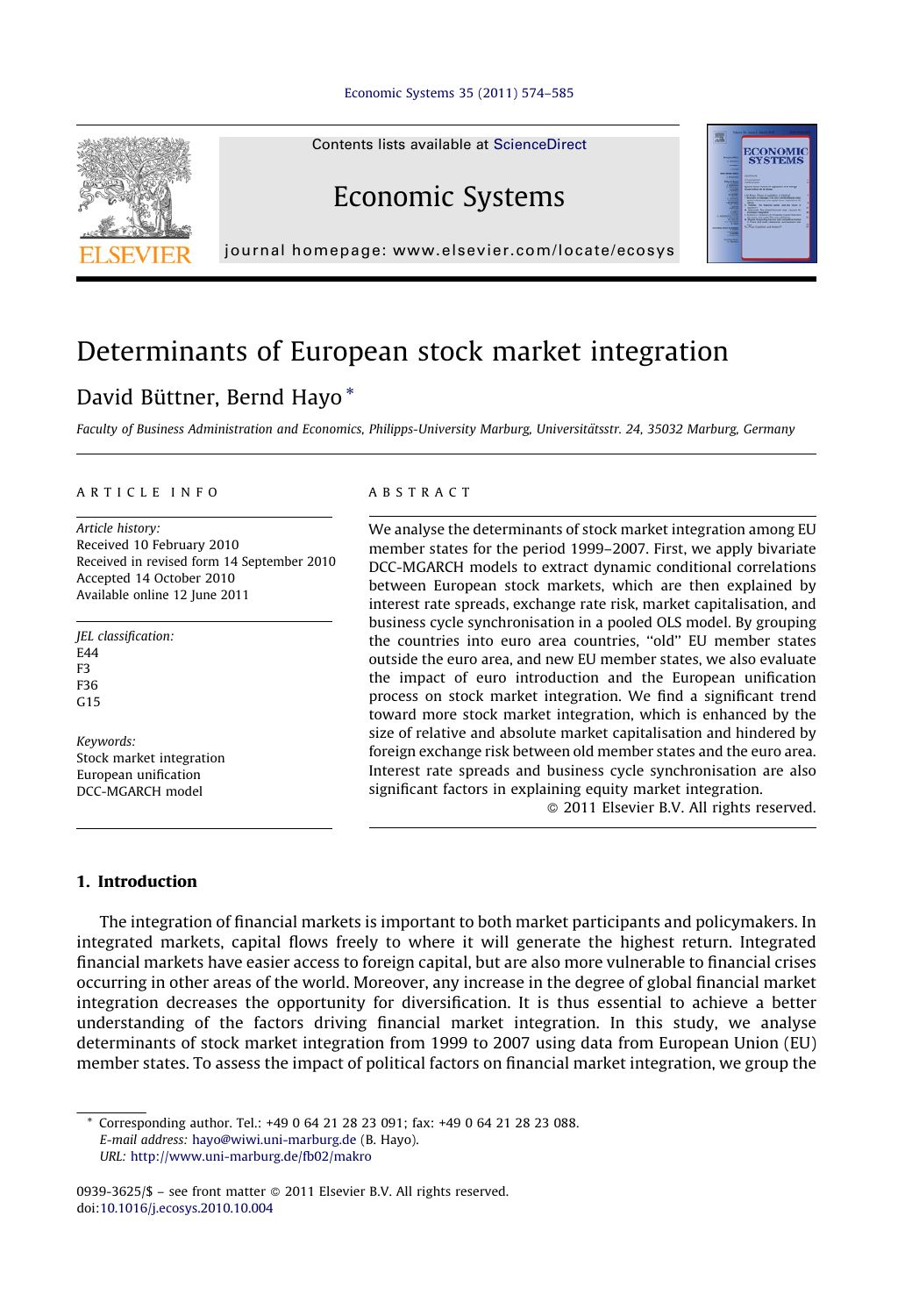countries based on their European integration status into euro area countries (EMU), old EU member states without the euro (OMS), and new EU member states (NMS). $<sup>1</sup>$ </sup>

Although there are many studies analysing the evolution of stock marketintegration over time, few authors attempt to disentangle the driving factors behind this process. Recently, the impact of European political and economic integration on European stock market integration has been studied more intensively.

Kim et al. [\(2005\)](#page--1-0) analyse the impact of EMU on stock market integration by estimating timevarying conditional correlations between the stock market returns of member states and euro area weighted aggregate returns.<sup>2</sup> They use a bivariate EGARCH framework over the period January 1989 to May 2003. The authors find that EMU unidirectionally causes a shift to higher European stock market integration. Moreover, they search for further causes of stock market integration, e.g. foreign exchange rate volatility, output correlations and seasonal effects. However, only financial market sophistication measures yield statistically significant results.

[Kenourgios](#page--1-0) et al. (2009) examine the integration in European (euro area, central Europe and the Balkans) equity and bond markets from January 1997 to October 2006. They use a modified version of the asymmetric generalized dynamic conditional correlation (AG-DCC) and discover an increase in integration during the period of the dotcom collapse in 2000, the start of negotiations on EU membership with the Balkan countries in 2000, the entry of the euro into circulation in 2002, and the entry of CE countries into the European Union in 2004. Additionally, they find an increase in integration of the euro area, central European and Balkan countries over time.

Covering the period from January 1986 to June 2000, [Fratzscher](#page--1-0) (2002) examines the impact of EMU on financial market integration. Within a GARCH framework he finds that European equity markets have become highly integrated only since 1996 and that the elimination of exchange rate risk associated with the creation of EMU can explain a large part of financial market integration.

Erb et al. [\(1994\)](#page--1-0) investigate G-7 cross-country stock exchange correlations from 1970 to 1993 and discover that correlations are lower when the business cycles of two countries are out of phase and when they are simultaneously experiencing a growth period. In contrast, during recessions correlations are higher. $3$ 

Using extreme value theory and monthly index return data from 1959 till 1997 for the US, UK, Germany, France, and Japan, [Longin](#page--1-0) and Solnik (2001) find that the correlation increases in bear markets but not in bull markets and is unrelated to market volatility.

[Pretorius](#page--1-0) (2002) finds the inverse of industrial production growth differentials and trade linkages to have a positive impact on bilateral correlations of 10 emerging stock markets over the period of 1995 until 2000. While other factors, such as inflation differentials, interest rates, stock market size, market volatility, and a time trend do not appear to play a major role, there is a positive impact on correlations for countries belonging to the same region.

Summing up, the empirical evidence for the impact of European political integration on financial market integration is stronger than the evidence for the influence of macroeconomic factors.

Our study adds various new elements to the literature: First, it differentiates countries according to their level of European integration. Second, it includes new member states which joined the EU in 2004. Third, in contrast to other studies (such as Kim et al., [2005\)](#page--1-0), we estimate bilateral dynamic

 $<sup>1</sup>$  Members of the groups are: (1) Euro area: Austria, Belgium, Finland, France, Germany, Ireland, Italy, The Netherlands,</sup> Portugal, and Spain. Greece is not included, as it introduced the euro only in 2001, nor is Luxemburg, as its markets are small. (2) Old EU member states outside the euro area: Denmark, Sweden, and The United Kingdom. (3) New EU member states: the Czech Republic, Hungary, and Poland. These countries were chosen because they have not yet introduced the euro, but have sufficiently large financial markets.

 $^2$  Using a regime-switching model, Baele [\(2005\)](#page--1-0) shows that European integration had a positive effect on European stock market volatility spillovers in the 1980s and 1990s. [Bartram](#page--1-0) et al. (2007) and [Cappiello](#page--1-0) et al. (2006) find a positive effect of EMU on stock market interdependence. In their study of the correlations between spot and futures stock markets in France, Germany and the UK, [Antoniou](#page--1-0) et al. (2003) show that correlations among French and German markets are higher than with their UK counterparts. Savva et al. [\(2009\)](#page--1-0) confirm the positive impact of Euro introduction on stock market correlations among France and Germany.

 $3$  Croci (2004) also looks at the impact of European macroeconomic convergence on integration of German, French, Italian and Spanish financial markets over the period of January 1994 through June 2004, yielding mixed results. She uses three different measures, inter alia DCC-MGARCH.